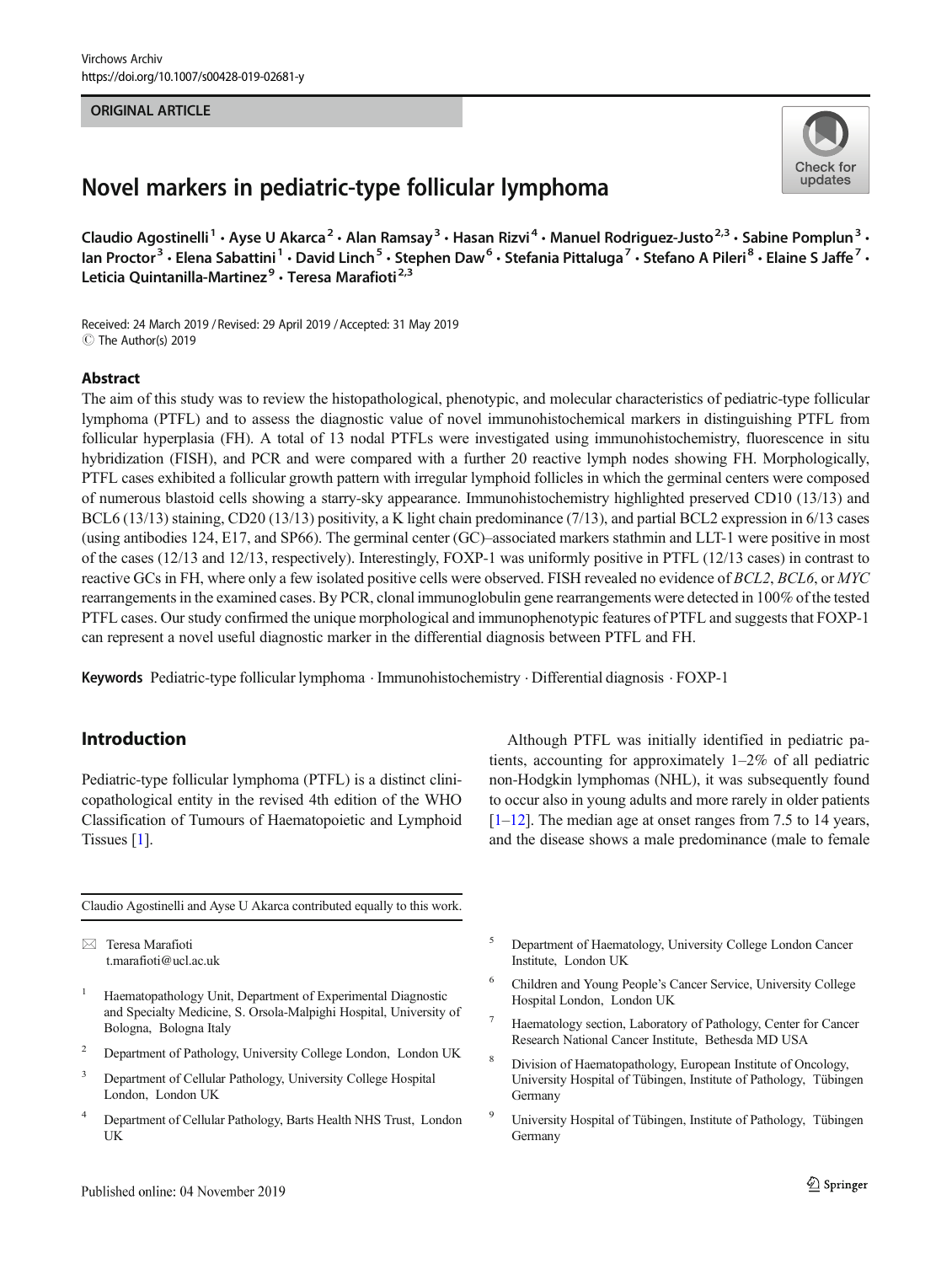ratio  $> 10:1$ ) [\[1](#page-7-0)–[12](#page-7-0)]. PTLF is currently regarded as a nodal disease that most commonly arises in head and neck lymph nodes and less frequently involves inguinal and axillary nodes [\[1](#page-7-0), [10](#page-7-0), [11\]](#page-7-0). Because of differences in histopathologic features, molecular profile, and clinical behavior, the revised 4th edition of WHO classification excluded from this category extranodal follicular lymphoma (FL) cases involving testis, epididymis, gastrointestinal tract, and kidney, which had been previously reported as PTFL [[1\]](#page-7-0). Another entity that should be excluded is the new provisional entity "large B-cell lymphoma (LBCL) with *IRF4* rearrangement,"  $[1, 13–15]$  $[1, 13–15]$  $[1, 13–15]$  $[1, 13–15]$  $[1, 13–15]$  $[1, 13–15]$  $[1, 13–15]$  which usually presents in Waldeyer's ring and/or cervical lymph nodes but can also arise in the gastrointestinal tract; this lesion may be exclusively follicular, follicular and diffuse, or diffuse.

Most PTFL patients present with localized disease and after local excision show complete remission with excellent prognosis and disease-free survival; for this reason, a "watch and wait" strategy is currently recommended [\[1](#page-7-0)–[9\]](#page-7-0). Histologically, the neoplastic follicles in PTFL are large and irregularly expanded, sometimes coalescent and are highly proliferative with prominent tingible body macrophages. Although largely meeting the current histological criteria for conventional grade 3B FL, a proportion of cases lack classical centroblasts and centrocytes and consist instead of medium-sized blastoid cells [[1\]](#page-7-0). The revised 4th WHO classification indicates that BCL2 rearrangements are not present in PTFL [\[1\]](#page-7-0); however, BCL2 protein expression has been reported in a minority of cases, usually with weak intensity [\[1](#page-7-0)]. PTFL also lacks *BCL6*, *IRF4*, and MYC rearrangements [\[1](#page-7-0), [10,](#page-7-0) [11\]](#page-7-0). The molecular profile of PTFL differs from that of conventional  $t(14;18)^+$  and t(14;18)<sup>−</sup> FL, as PTFL is characterized by a low genomic complexity and lacks or has only rare mutations in the histonemodifying genes CREBBP, EZH2, and KMT2D, commonly found in conventional FL [[10](#page-7-0)–[12\]](#page-7-0). Furthermore, *TNFRSF14* and MAP2K1 mutations are the most frequently reported genetic aberrations in PTFL [\[10](#page-7-0)–[12\]](#page-7-0). A hot spot mutation in IRF8 (K66R, p.L66A), although less frequently reported, seems unique in PTFL  $[16]$  $[16]$  $[16]$ . In spite of the present knowledge of this condition, some cases present a challenge in the differential diagnosis with florid follicular hyperplasia (FH), pediatric nodal marginal zone lymphoma (NMZL), and other t(14;18)<sup>−</sup> FLs. Our purpose was to undertake a histopathological review and perform phenotypic and molecular analyses of a series of PTFLs, to assess the potential diagnostic value of novel markers which could assist in differentiating PTFL from FH.

## Material and methods

#### Tissue samples

Formalin-fixed, paraffin-embedded (FFPE) tissue blocks of

the files of the Department of Histopathology, University College Hospital, London (UK); Department of Pathology, Birmingham (UK); and the Unit of Haematopathology, S. Orsola-Malpighi Hospital, University of Bologna (Italy). In addition, 20 cases of reactive lymph nodes with FH of children and young adults diagnosed at the Department of Histopathology, University College Hospital London, were included in the study as controls.

The 37 PTFL cases were reviewed by expert hematopathologists (TM, LQF, SAP, ESJ). A consensus diagnosis of PTFL was reached in 13 out of the 37 cases, by strict adherence to the following criteria of the revised WHO classification: (a) nodal disease, (b) pure follicular growth pattern with lack of diffuse areas, (c) morphology characterized by large expansile highly proliferative follicles often consisting of blastoid germinal center cells rather than classic centroblasts or centrocytes, (d) BCL6 expression with associated BCL2 negativity or weak positivity and high proliferative fraction (> 30%) by immunohistochemistry, (e) absence of BCL2, BCL6, and MYC rearrangements as well as *BCL2* amplifications [\[1](#page-7-0)]. To further confirm the neoplastic nature of the process, at least one of the following parameters was required: detection of IGH and/or IGK gene rearrangements. Cases characterized by IRF4+ follicles, in the absence of a negative FISH analysis of the corresponding gene, were excluded from the study to avoid possible inclusion of cases of LBCL with IRF4 rearrangement.

#### Antibodies and immunohistochemistry

Antibodies raised against fixation resistant epitopes were used for the detection of CD20 (mouse, clone L26, Dako, Ely, UK), CD3 (mouse, clone LN10, Leica Microsystems, Newcastleupon-Tyne, UK), CD10 (mouse, clone 56C6, Leica Microsystems, Newcastle-upon-Tyne, UK), BCL6 (mouse, clone GI191E/A8, CNIO, Madrid), BCL2 (mouse, clone 124, Dako, Ely, UK), BCL2 (Rabbit, clone E17, Menarini Diagnostics, Wokingham, UK), BCL2 (rabbit, clone SP66, Spring Bioscience, Pleasanton, CA, USA), IRF4/MUM1 (mouse, clone MUM1p, kindly provided by Prof. Brunangelo Falini, Perugia, Italy), IRTA-1 (mouse monoclonal, kindly provided by Prof. Brunangelo Falini, Perugia, Italy), c-MYC (rabbit, clone Y69, Epitomics), IgM (mouse polyclonal, Dako A/S, Glostrup, Denmark), IgD (mouse polyclonal, Dako A/S, Glostrup, Denmark), kappa (mouse polyclonal, Dako A/S, Glostrup, Denmark) and lambda (mouse polyclonal, Dako A/S, Glostrup, Denmark) light chains, CD21 (mouse, clone 1F8, Dako A/S, Glostrup, Denmark), forkhead box protein P1 (FOXP-1) (mouse, clone JC12 AbD Serotec, Oxford, UK), stathmin (STMN1) (rabbit, clone SP49, Spring Bioscience, Pleasanton, CA, USA), lectin-like transcript 1 (LLT1) (goat polyclonal, R&D Systems), and Ki-67/MIB1 (mouse, clone MIB1, Dako, Ely, UK). Immunostaining was performed using a BOND-III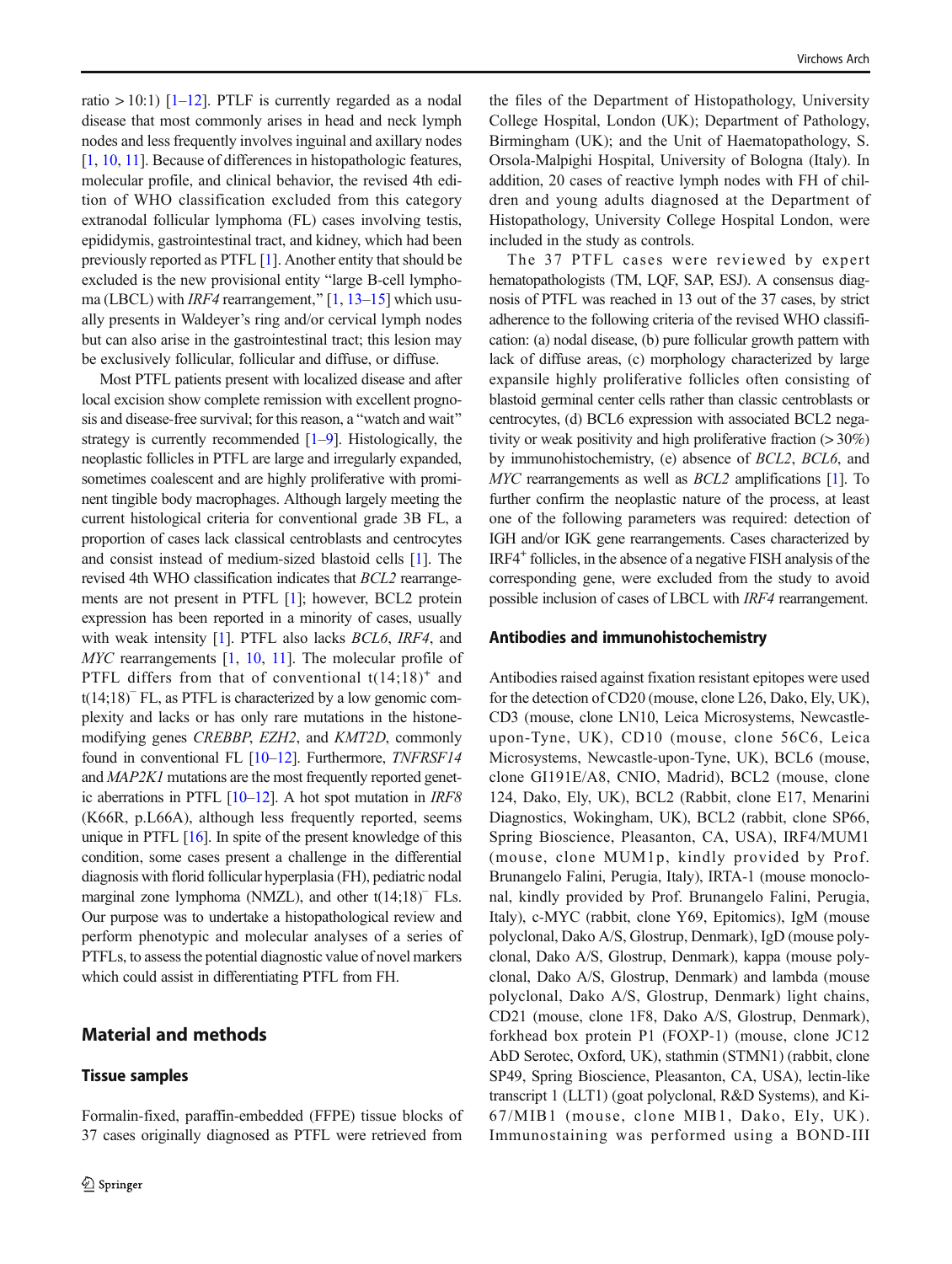AutoStainer (Leica Microsystems, Newcastle-upon-Tyne, UK) as previously described  $[17]$  $[17]$ . A cutoff of staining  $>$ 30% of the examined cells was assigned as positive score, according to formerly defined criteria [[18](#page-7-0)].

## FISH

Interphase fluorescent in situ hybridization (FISH) for the detection of BCL2, BCL6, IRF4, and MYC chromosomal alterations was performed using Vysis (Abbott Italia, Rome, Italy) LSI BCL2 dual color, break apart rearrangement probe (18q21); Vysis LSI BCL6 (ABR) dual color, break apart rearrangement probe (3p27); Kreatech (Leica Microsystems, Buccinasco, Milano, Italy) IRF4 dual color, break apart rearrangement probe (6p25.3); and Vysis LSI MYC dual color, break apart rearrangement probe (8q24) (all Abbott, Abbott Park, IL, USA). The cutoff value for the diagnosis of each probe set was the mean percentage of cells with a falsepositive signal constellation plus 3 standard deviations, as assessed on tissue from reactive lymph nodes. The break apart/split signal rearrangement probes also detect loss or amplification of the respective genes. FISH procedure was performed according to published standard methods [\[19,](#page-7-0) [20\]](#page-7-0).

#### DNA extraction and clonality analysis

Sections of 5-μm thick were prepared from paraffin-embedded biopsy specimens. Samples were first deparaffinized in histoclear and then rehydrated in ethanol. Tissue digestion was carried out in 200 μl of a solution containing 20 μl of proteinase K in 180 μl ATL Buffer (Qiagen); subsequently, the material was incubated at 56 °C overnight. Finally, DNA purification was performed by using a Qiagen DNA mini kit according to the manufacturer's instructions. DNA sample concentration and quality were assessed by spectrophotometry (260/280 nm using the NanoDrop). Only cases with a 260/280 nm ratio between 1.8 and 2 and 260/230 ratio of about 2.2 were considered evaluable. IGH and IGK gene rearrangements were analyzed by multiplex polymerase chain reaction (PCR) amplification according to the BIOMED-2 multiplex PCR protocol as previously reported [\[21\]](#page-7-0).

#### Results

## Patients

According to the criteria of the revised WHO classification [\[1](#page-7-0)], 13 out the original 37 cases were included in the study as PTFLs along with 20 FHs. After clinical, pathological, and immunophenotypic review, the 24 excluded cases comprised 6 inadequate samples, 8 cases re-classified as pediatric-type marginal zone lymphoma, 5 cases recognized as conventional FL (these cases showed BCL2 rearrangement), and 2 cases

with extranodal localization involving the testis and conjunctiva. Two cases, which the histology and phenotype suggested PTFL, were excluded since neither rearrangement of the IGH and/or IGK genes was detected. An additional case was excluded after immunohistochemical review due to a diffuse and strong expression of IRF4, along with CD10 and BCL6, in the absence of IRF4 FISH analysis.

All patients included in the study were male, with an age range between 6 and 24 years and a median age of 15 years (Table [1](#page-3-0)). All cases were nodal in presentation: 6 in the head and neck region, 4 in the inguinal region, and 1 in the axilla (Table [1\)](#page-3-0). For the remaining 2 cases, no specific anatomic site was recorded.

## Histological and immunophenotypic findings

The 13 selected PTFLs showed a purely follicular growth pattern with irregular, often closely packed lymphoid follicles, many of which exhibited serpiginous outlines and attenuated mantle zones (Fig. [1](#page-4-0)a). The GCs lacked normal polarization while retaining a starry-sky appearance, and consisted of a monotonous proliferation of medium- to large-sized blastoid cells with round/oval nuclei, finely clumped chromatin, and small nucleoli (Fig. [1](#page-4-0)a inset) as distinct from typical centrocytes and centroblasts. Where intact lymph nodes were sampled, it was not uncommon to see small reactive follicles at the periphery of the specimen; the appearances of these two distinct areas, reactive follicles and enlarged abnormal follicles, result in the so called "node within a node" pattern (Fig. [1](#page-4-0)b). Extra capsular extension of neoplastic follicles was not observed. None of the cases showed areas with a diffuse growth pattern, although focal confluent follicles were noted. In some cases, a narrow peripheral rim of paler cells resembling "monocytoid differentiation" was seen around the expanded follicles; however, areas of true monocytoid B cell hyperplasia were lacking.

On immunophenotyping, the neoplastic follicles in PTFL were strongly and homogeneously  $CD20^+$  (13/13),  $CD10^+$  $(13/13)$ , and BCL6<sup>+</sup>  $(13/13)$ , with very few or no atypical cells in the interfollicular areas (Table [1](#page-3-0)) (Fig. [1](#page-4-0)c–e). BCL2 protein expression was seen in 6/13 (46%) cases, although the staining was weak and heterogeneous, varying in intensity between different follicles (Fig. [1f](#page-4-0)). None of the PTFL cases demonstrated expression of the MYC protein (Table [1](#page-3-0)). Ki-67 showed a high proliferation fraction often with accentuation at the periphery of the GCs. IgD and CD21 highlighted the attenuated mantle zones and expanded irregular, though not fragmented, follicular dendritic cell (FDC) meshworks respectively (Fig. [1](#page-4-0)g). Staining for immunoglobulin heavy and light chains was carried out in most cases (in few instances, no additional sections could be cut due to tissue exhaustion). The results showed expression of intracytoplasmic IgM in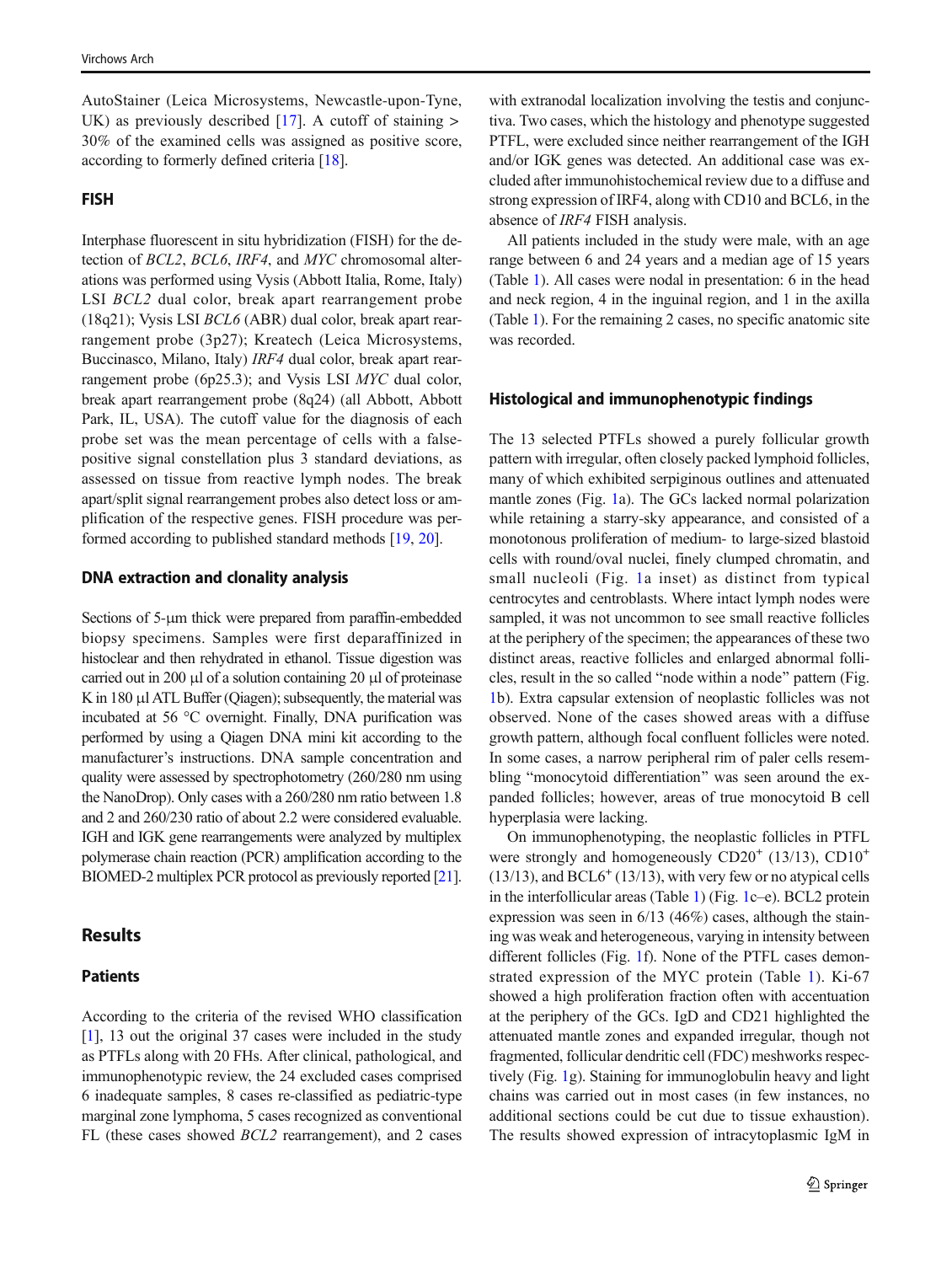<span id="page-3-0"></span>

| Table 1          |                         |            | Immunophenotypic and molecular findings in PTFLs                                                                                                                                                                                                                           |                              |                                  |                        |                          |                          |                                      |                              |                                                             |                              |                                                                                             |                         |                                           |                         |                         |                               |                                  |                                                                       |
|------------------|-------------------------|------------|----------------------------------------------------------------------------------------------------------------------------------------------------------------------------------------------------------------------------------------------------------------------------|------------------------------|----------------------------------|------------------------|--------------------------|--------------------------|--------------------------------------|------------------------------|-------------------------------------------------------------|------------------------------|---------------------------------------------------------------------------------------------|-------------------------|-------------------------------------------|-------------------------|-------------------------|-------------------------------|----------------------------------|-----------------------------------------------------------------------|
| Case ID          | Age                     | <b>Sex</b> | <b>Biopsy</b> site                                                                                                                                                                                                                                                         |                              | Immunophenotype                  |                        |                          |                          |                                      |                              |                                                             |                              |                                                                                             |                         |                                           | <b>FISH</b>             |                         |                               |                                  | PCR                                                                   |
|                  |                         |            |                                                                                                                                                                                                                                                                            | $13/13^{a}$<br>CD20<br>(100) | CD10<br>13/13<br>(100)           | BCL6<br>13/13<br>(100) | $BCL2^b$<br>6/13<br>(40) | IRF4°<br>0/13<br>$\odot$ | 7/12<br>(60)<br>函<br>                | 5/12<br>(40)<br>$\mathbb{Z}$ | 2/13(1)<br>IRTA1 <sup>d</sup><br>$\frac{lgM}{9/11}$<br>(85) | 12/13<br><b>ELLI</b><br>(87) | STMN1<br>12/13<br>(93)                                                                      | 112/13<br>FOXP-<br>(93) | <b>MYC<sup>e</sup></b><br>0/13<br>$\odot$ | BCL2<br>0/13<br>$\odot$ | BCL6<br>0/13<br>$\odot$ | <b>MNC</b><br>0/13<br>$\odot$ | 0/4(0)<br>IRF4<br>$\mathfrak{S}$ | $\ensuremath{\mathit{IGHK}}^{\ensuremath{\mathit{f}}}$<br>(67)<br>9/9 |
| PTFL1            | $\overline{15}$         | Σ          | Lymph node                                                                                                                                                                                                                                                                 | $^{+}$                       | $^+$                             | $\,{}^+$               |                          |                          | $\overline{+}$                       |                              |                                                             |                              | $\,{}^+$                                                                                    | $^+$                    |                                           |                         |                         |                               |                                  | $\,{}^+$                                                              |
| PTFL2            | $\equiv$                | z          | Peri-auricular                                                                                                                                                                                                                                                             | $\,^+$                       | $\,^+$                           | $\,{}^+$               | $\,^+$                   |                          | $\,{}^+$                             |                              |                                                             | $^{+}$                       | $\,{}^+$                                                                                    | $\,{}^+$                |                                           |                         |                         |                               | n.d                              | n.m.a                                                                 |
| PTFL3            | $\circ$                 | Σ          | lymph node<br>Intra-Parotid                                                                                                                                                                                                                                                | $\,^+$                       | $\,^+$                           | +                      |                          |                          |                                      |                              |                                                             |                              | $\,{}^+$                                                                                    |                         |                                           |                         |                         |                               |                                  | n.m.a                                                                 |
| PTFL4            | 24                      | Σ          | lymph node<br>Lymph node                                                                                                                                                                                                                                                   | $\hbox{+}$                   | $^{+}$                           | $\hbox{ }$             |                          |                          |                                      |                              |                                                             |                              |                                                                                             |                         |                                           |                         |                         |                               |                                  |                                                                       |
| <b>PTFL5</b>     | ${}^{\circ}$            | Σ          | Axillary lymph                                                                                                                                                                                                                                                             | $^{+}$                       | $\begin{array}{c} + \end{array}$ | +                      |                          |                          |                                      | $\ddot{}$                    |                                                             |                              | $\,{}^+$                                                                                    |                         |                                           |                         |                         |                               |                                  |                                                                       |
| PTFL6            | $\overline{1}$          | Σ          | Submandibular<br>node                                                                                                                                                                                                                                                      | $\ddot{}$                    | $\,^+$                           | +                      |                          |                          | $\overline{1}$                       |                              | n.m.a<br>n.m.a                                              |                              |                                                                                             |                         |                                           |                         |                         |                               | $\vec{a}$                        |                                                                       |
| PTFL7            | 20                      | Σ          | Submandibular<br>lymph node                                                                                                                                                                                                                                                | $^{+}$                       | $^{+}$                           | $\,{}^+$               | $\,{}^+$                 |                          | $\overline{\phantom{a}}$<br>$\,{}^+$ | $^{+}$                       | $\overline{\phantom{a}}$                                    |                              | $\,{}^+$                                                                                    | $\,{}^+$                |                                           |                         |                         | $\overline{\phantom{a}}$      | $n \cdot d$                      | n.e.                                                                  |
| PTFL8            | $\overline{17}$         | Σ          | Inguinal lymph<br>lymph node                                                                                                                                                                                                                                               | $^{+}$                       | $^{+}$                           | +                      | $\,{}^+$                 |                          | n.m.a                                | n.m.a                        | n.m.a                                                       |                              |                                                                                             |                         |                                           |                         |                         |                               | n.d                              | $^{+}$                                                                |
| PTFL9            | 18                      | Σ          | Cervical lymph<br>node                                                                                                                                                                                                                                                     | $\ddot{}$                    | $\,^+$                           | +                      |                          |                          | $^+$<br>$\overline{1}$               | $^+$                         |                                                             |                              | $\,{}^+$                                                                                    | $\ddot{}$               |                                           |                         |                         | I                             | $_{\rm n.d}$                     | $\overline{+}$                                                        |
| PTFL10           | $\overline{19}$         | Σ          | Inguinal lymph<br>node<br>node                                                                                                                                                                                                                                             | $\ddot{}$                    | $\,^+$                           | $\,{}^+$               | $\,{}^+$                 |                          |                                      | +                            |                                                             | $\,{}^+$                     | $\,{}^+$                                                                                    | $\,{}^+$                | I                                         |                         |                         | I                             | n.d                              | n.e.                                                                  |
| PTFL11           | $\overline{\mathbb{L}}$ | Σ          | Inguinal lymph<br>node                                                                                                                                                                                                                                                     | $^{+}$                       | $\ddot{}$                        | +                      |                          |                          |                                      | +                            |                                                             | +                            | $\overline{\phantom{a}}$                                                                    |                         |                                           |                         |                         |                               | n.d                              | $\,{}^+$                                                              |
| PTFL12           | $\overline{17}$         | $\geq$     | Cervical lymph<br>node                                                                                                                                                                                                                                                     | $^{+}$                       | $^{+}$                           | $\,^+$                 |                          |                          |                                      | $\,{}^+$                     |                                                             |                              | $\ddot{}$                                                                                   | $\,{}^+$                |                                           |                         |                         | $\mathbf{I}$                  | $_{\rm n.d}$                     | $\ddot{}$                                                             |
| PTFL13           | 15                      | Σ          | Inguinal lymph<br>node                                                                                                                                                                                                                                                     | $\ddot{}$                    | $^{+}$                           | +                      | $\overline{+}$           |                          | +                                    |                              |                                                             |                              | $\,{}^+$                                                                                    | $\,{}^+$                |                                           |                         |                         |                               | n.d                              | +                                                                     |
|                  |                         |            | <sup>a</sup> Number of positive/total cases (%)                                                                                                                                                                                                                            |                              |                                  |                        |                          |                          |                                      |                              |                                                             |                              |                                                                                             |                         |                                           |                         |                         |                               |                                  |                                                                       |
|                  |                         |            | <sup>b</sup> BCL2 staining was performed using three different clones (124<br><sup>c</sup> In 5 out of 15 cases, focal MUM-1 positivity was observed                                                                                                                       |                              |                                  |                        |                          |                          |                                      |                              |                                                             |                              | 4, E17, SP66); in 5 out of the 15 cases, a proportion of atypical cells were BCL-2 positive |                         |                                           |                         |                         |                               |                                  |                                                                       |
|                  |                         |            | <sup>e</sup> All are negative, but in 10 out of 15 cases, a proportion of the tumor cells (i.e., < 1% up to 10%) were positive<br><sup>d</sup> IRTA-1 positivity was restricted to areas of morphological marginal zone differentiation                                    |                              |                                  |                        |                          |                          |                                      |                              |                                                             |                              |                                                                                             |                         |                                           |                         |                         |                               |                                  |                                                                       |
|                  |                         |            | n.e., not evaluable, in PTFL7 the FR1 region of IGH and IGK resulted not evaluable and in PTFL12 FR1 and FR2 region of IGH were not evaluable; n.d, not done; n.m.a, no more material available for<br>f Presence (+) or absence (-) of IGH and/or IGk genes rearrangement |                              |                                  |                        |                          |                          |                                      |                              |                                                             |                              |                                                                                             |                         |                                           |                         |                         |                               |                                  |                                                                       |
| further analysis |                         |            |                                                                                                                                                                                                                                                                            |                              |                                  |                        |                          |                          |                                      |                              |                                                             |                              |                                                                                             |                         |                                           |                         |                         |                               |                                  |                                                                       |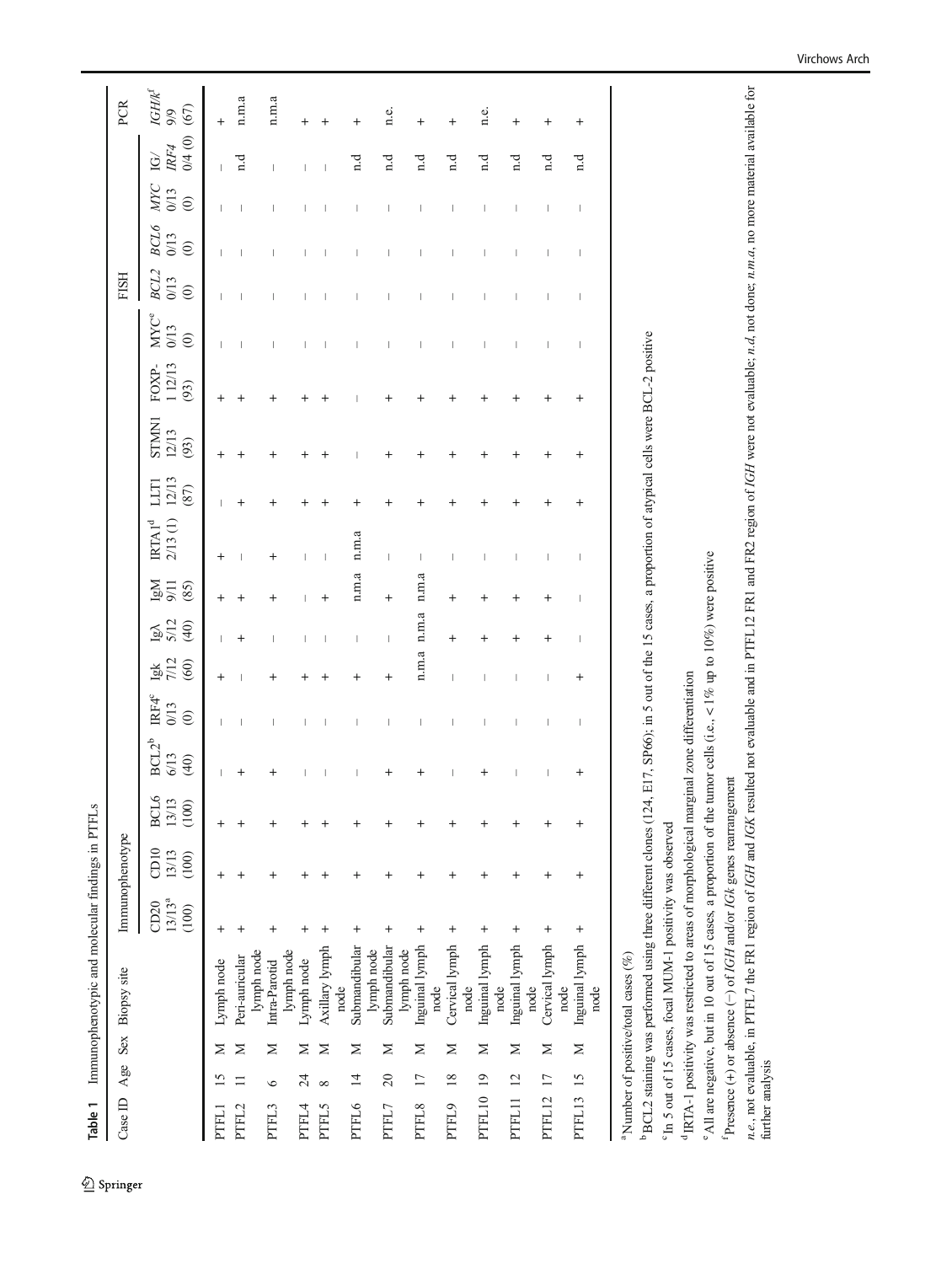<span id="page-4-0"></span>Fig. 1 a PTFL in a lymph node showing the characteristic expanded, irregular, and often closely packed lymphoid follicles with serpiginous outlines and attenuated mantle zones (hematoxylin and eosin;  $\times$  10). The GCs contain a monotonous proliferation of medium- to largesized blastoid cells with round/ oval nuclei, finely clumped chromatin, and small nucleoli (inset; hematoxylin and eosin;  $\times$  40). **b** The black arrows indicate small reactive follicles adjacent to the follicular proliferation. This lowpower image illustrates the socalled "a node within a node" appearance (hematoxylin and eo- $\sin$ ;  $\times$  2). c The neoplastic follicles are strongly and homogeneously positive for CD20, CD10 (d), and BCL6 (e)  $(\times 200)$ . f The GCs in PTFL lack strong BCL2 protein expression  $(\times 200)$ . g The enlarged follicles show attenuated IgD-positive mantle zones (× 200). h, i Light chain staining of an abnormal germinal center in PTFL showing positive staining for kappa light chains (h) and negative lambda staining (i) (at both  $\times$  20 and  $\times$  200 magnifications)



9/11 (81%) cases, and kappa or lambda light-chain restriction in 7/12 (60%) and 5/12 (40%), respectively (Fig. 1h, i).

The germinal center–associated molecules LLT-1 and STMN-1 were both expressed in 12/13 (92%) (Fig. [2](#page-5-0)a, b); the STMN-1-negative (PTFL6) and the LLT-1 negative (PTFL1) cases both showed a monoclonal IG gene rearrangement. The marginal zone marker IRTA-1 was focally detected in 2/13 (15%) of the cases in areas of "monocytoid differentiation" at the periphery of follicles. Strong nuclear staining for the transcription factor FOXP-1 in  $> 80\%$  cells was found in 12/13 (92%) of PTFLs (Fig. [2](#page-5-0)c). The FOXP-1-negative case (PTCL6) carried a clonal rearrangement of the IG genes.

In contrast, investigation of FOXP-1 expression in the 20 lymph nodes with FH showed that no cases exhibited FOXP-1 positivity in the reactive germinal centers (Fig. [2](#page-5-0)d).

#### **Genetics**

In eleven cases, the IG rearrangement status was investigated by PCR. In 9/9 patients, IGH and/or IGK gene rearrangements were detected. In PTFL7 and PTFL10, IG analysis yielded suboptimal amplification, with no defined clonal peaks (the FR1 region of IGH and IGK in PTFL7 and the FR1 and FR2 region of IGH in PTFL10 were not evaluable); however, PTFL7 and PTFL10 showed  $BCL2^+/\kappa^+$  and  $BCL2^+/\lambda^+$  germinal centers respectively. In the remaining two samples (PTFL2 and PTFL3), no further material for molecular studies was available, but the GCs respectively stained as  $BCL2^*/\lambda^+$ and  $BCL2^+/\kappa^+$ .

FISH performed in 13 cases disclosed no rearrangements of BCL2, BCL6, and MYC. Four cases were investigated also with IGH/IRF4 fusion probes, but no translocations were detected.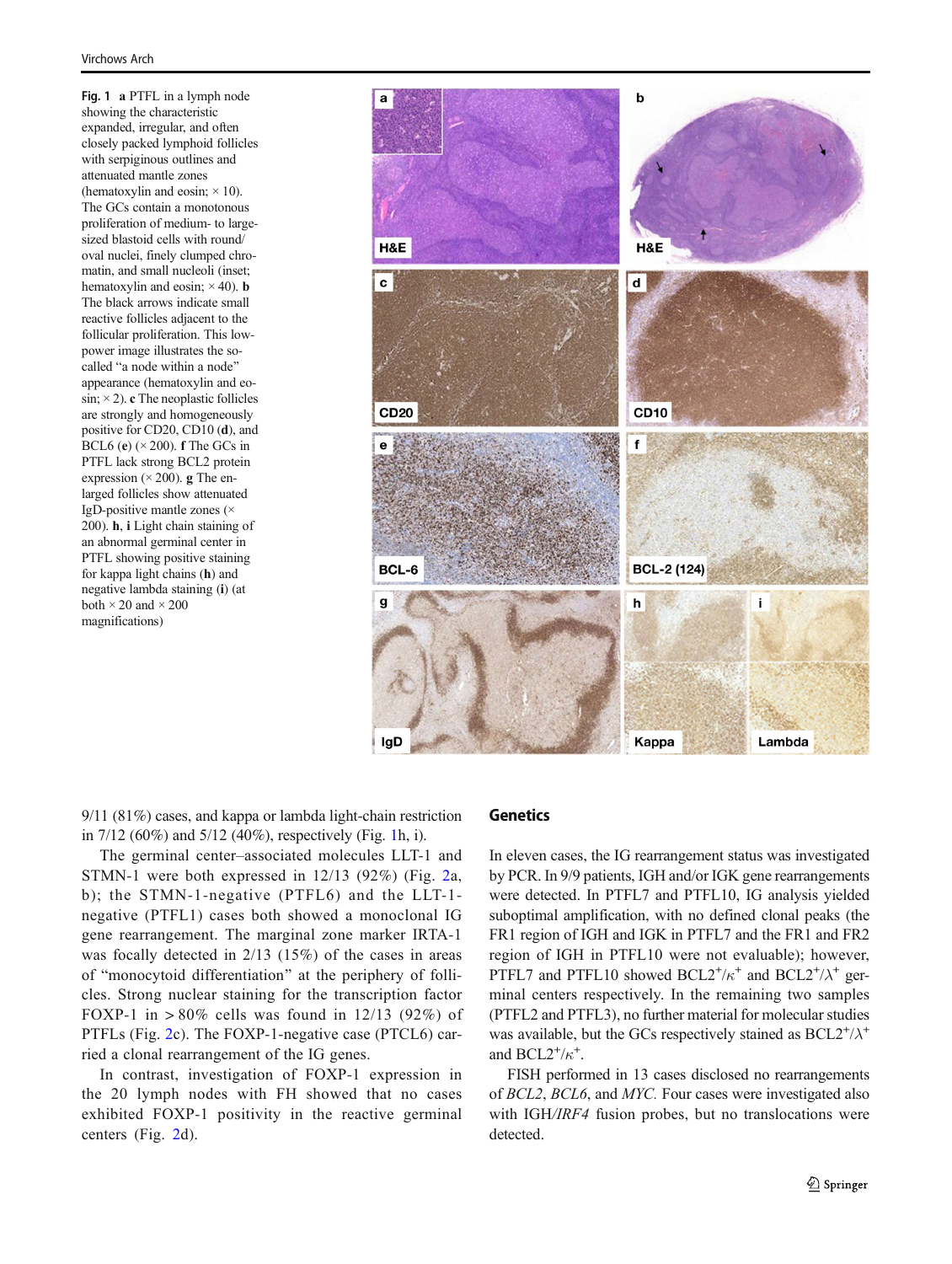<span id="page-5-0"></span>Fig. 2 Neoplastic GCs in PTFL expressing a STMN-1  $(\times 100)$ and **b** LLT-1 ( $\times$  100). c Strong nuclear staining for FOXP-1 in PTFL germinal centers. The black arrow highlights an included reactive GC which is negative with this marker  $(\times 100)$ . **d** Lymph node from a case of FH. The expanded germinal centers are negative for FOXP-1  $(\times 100)$ 



# **Discussion**

PTFL is an uncommon clinicopathological entity newly recognized in the revised 4th edition of the WHO Classification of Tumours of Haematopoietic and Lymphoid Tissues. It predominantly occurs in young patients and only rarely in the elderly and differs from conventional FL on morphologic, genetic, and clinical grounds [\[1](#page-7-0)]. In line with previous reports  $[2-11]$  $[2-11]$  $[2-11]$  $[2-11]$ , in our series, age at onset ranged between 6 and 24 years with a median age of 15 years. Our study also confirmed the strong association with male gender and the unique histological and phenotypic features of PTFL  $[2-11]$  $[2-11]$  $[2-11]$ .

Recent studies have successfully delineated the molecular profile of PTFL [[10](#page-7-0)–[12](#page-7-0), [16](#page-7-0)]. Two independent groups performed a genome-wide analysis demonstrating that when compared with conventional  $t(14;18)^+$  and  $t(14;18)^-$  FL, nodal PTFL is characterized by low genomic complexity (which fits well with the extremely indolent clinical behavior) and rare or absence of the characteristic mutations in the epigenetic modifiers CREBBP, EZH2, and KMT2D [[10](#page-7-0)-[12](#page-7-0)]. Recurrent mutations/deletions of TNFRSF14 and mutations of MAP2K1 genes were found in 54% and 49% of the samples respectively; these were mutually exclusive in the majority of the cases [\[10](#page-7-0)–[12\]](#page-7-0). Furthermore, mutation of the IRF8 gene was reported in a subset of patients  $(15%)$  <sup>[12,](#page-7-0) [16](#page-7-0)</sup>. These most frequent genetic aberrations might play a pivotal role in the pathogenesis of the disease, altering pathways associated with immune escape, apoptosis, and the germinal center reaction [\[10](#page-7-0)–[12\]](#page-7-0).

In a diagnostic setting, the main histological differential diagnoses are florid follicular hyperplasia (FFH) (given the expanded GCs and lack of strong BCL2 expression), pediatric marginal zone lymphoma (PMZL) which shows morphological and clinical similarities, t(14;18)<sup>−</sup> FL where the age at presentation may overlap, and LBCL with IRF4 rearrangements. The latter condition occurs in the same age group as PTFL; it often involves Waldeyer's ring and can be also be seen in head and neck lymph nodes and the gastrointestinal tract, and may follow a more aggressive clinical course [\[13](#page-7-0)–[15\]](#page-7-0). One morphological feature that is helpful in differentiating PTFL from FFH is the identification of a monotonous population of blastoid cells in the expanded GCs in PTFL; FFH shows polarized follicles composed of centroblasts and centrocytes [\[1](#page-7-0)]. Additionally, the germinal center cells in PTFL show very strong CD10 and BCL6 expression; staining is usually stronger than that seen in the residual GCs at the periphery of the node. These residual GCs contrast with the large irregular GC in PTFL, giving the characteristic "node within a node" appearance. Clonality analysis is mandatory for the diagnosis of PTFL. Accordingly, when evaluable, all our cases showed IGH and/or IGk rearrangement and monotypic restriction for immunoglobulin light chains.

Given the above-mentioned challenges in the diagnosis of PTFL, current study included an assessment of novel biomarkers for potential application in this diagnostic setting. Based on our data, a phenotypic feature that consistently differentiated PTFL from FFH was the expression of the FOX-P1 protein, which we found in most PTFL cases of our series, but not in the cases of FFH. The FOXP-1 (Forkhead Box P1) gene located at 3p14.1 codes for a homologous transcriptional regulator (FOXP-1), belonging to the FOX transcription factor family, which is implicated in a wide range of biological processes, including B cell development and immune response regulation. FOXP-1 is downregulated in germinal centers, its expression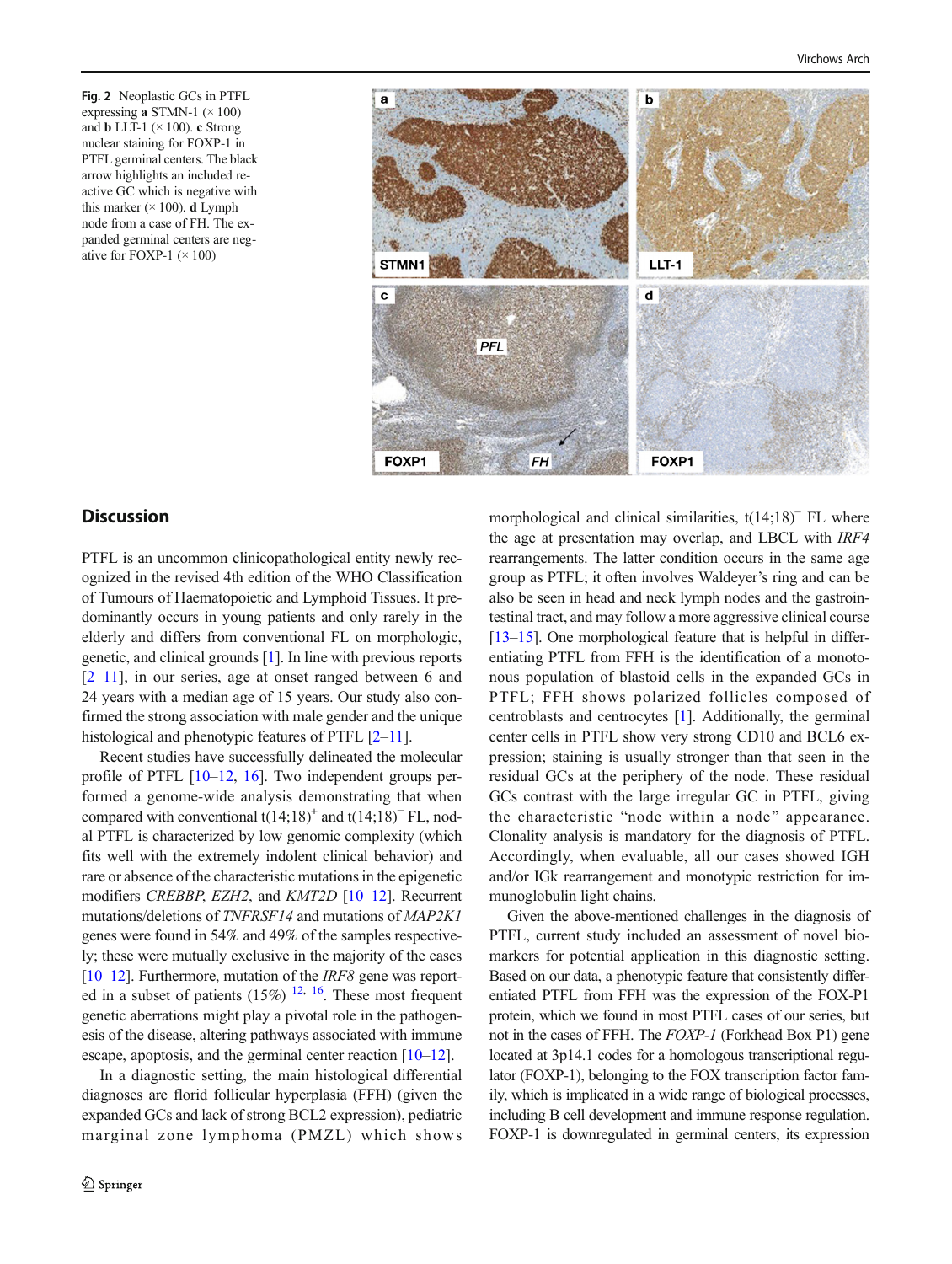being inversely related to BCL6 expression and also has been reported to repress plasma cell differentiation [\[22,](#page-7-0) [23](#page-7-0)]. It cooperates with NF-kB signaling to promote expansion of primary mature human B cells [\[24\]](#page-7-0). In transgenic mice, constitutive FOXP-1 expression impairs GC formation and function, which might contribute to B cell lymphomagenesis [\[22\]](#page-7-0). FOXP-1 positivity has been reported in FL, MZL, and primary testicular lymphomas and represents a prognostic marker in a subset of large B cell lymphomas [\[25](#page-7-0)–[34\]](#page-8-0). FOXP-1 overexpression has been reported in association with  $t(3;14)(p14.1;q32)$ , leading to a FOXP-1-IGH fusion and in rearrangements with non-IG partners, causing the expression of the N-truncated isoforms, or in trisomy 3 [\[25](#page-7-0)–[34](#page-8-0)]. Recently, Mottok et al. [[35\]](#page-8-0) demonstrated that immunohistochemical expression of FOXP-1 predicted adverse failure–free survival in conventional FL treated with immunochemotherapy. They found FOXP-1 to be significantly downregulated in both EZH2- and MEF2B-mutated cases and that high FOXP-1 expression was associated with distinct molecular features such as TP53 mutations, expression of IRF4, and gene expression signatures reminiscent of dark zone germinal center or activated B cells [\[35\]](#page-8-0).

We demonstrated strong nuclear staining in  $> 80\%$  of cells for the transcription factor FOXP-1 in 93% of our PTFLs while none of the FH cases analyzed showed FOXP-1 positivity in the reactive GCs. The FOXP-1 expression in PTFL was also confirmed at the RNA level by RNAscope in 5 cases (unpublished data). The level of FOXP-1 positivity in PTFL was higher than the one observed by Mottok et al. [[35\]](#page-8-0) in conventional FL: they reported  $40\%$  of FOXP-1<sup>+</sup> cases, applying a cutoff positivity of 10%. This discrepancy could be related to differences in sensitivity in the detection systems used in the two studies or might reflect the biological differences between PTFL and FL in adults as previously delineated by Schmidt at al. [\[10\]](#page-7-0).

Moreover, we identified in PTFL aberrant co-expression of FOXP-1 and BCL6 protein, proteins that are normally reciprocally expressed in the GC [[22](#page-7-0)]. The presence of the genetic aberration(s) sustaining FOXP-1 overexpression in PTFL needs to be investigated in further studies. However, our data supports the use of FOXP-1 as a candidate marker of neoplastic transformation and an essential tool for differentiating PTFL from FH.

The differential diagnosis between PTFL and PMZL can be challenging due to the shared features (male predominance, localized disease, excellent prognosis) [\[36](#page-8-0)]. On morphologic grounds, progressively transformed germinal center–like changes and residual hyperplastic GCs maintaining a starrysky appearance as well as polarization suggest the diagnosis of PMZL [[4,](#page-7-0) [6,](#page-7-0) [36](#page-8-0)]. PMZL is also characterized by expanded interfollicular areas consisting of  $CD20<sup>+</sup>$  B cells and the frequent negative immunohistochemical staining for CD10 and BCL6 [[4](#page-7-0), [6](#page-7-0), [36\]](#page-8-0). The lack of interfollicular involvement by atypical CD20<sup>+</sup> cells in our cases, which is highly

characteristic of PTFL, facilitated the distinction from PMZL. Furthermore, most nodal and extranodal marginal zone lymphomas express IRTA- $1^+$  [\[37](#page-8-0)], a protein only focally detected in 2/13 (15%) of our PTFLs where there were features indicating a degree of marginal zone differentiation. The diagnosis of PTFL was also favored by the expression of the GC-associated molecules STMN1 and LLT-1 in 12/13 (92%) and in 12/13 (92%) of the cases respectively. STMN1 is an intracellular protein involved in multiple cell signaling pathways and is a GC-associated marker [[38](#page-8-0)]. Previous studies of STMN1 expression in solid and hematological malignancies have shown an association with tumor behavior and prognosis [\[39](#page-8-0)–[42\]](#page-8-0). In addition, we previously demonstrated the diagnostic relevance of STMN1 for FLs including those that are BCL2 negative, and showed its potential usefulness in distinguishing FLs from marginal zone lymphomas (MZLs), which are usually STMN1 negative [[38\]](#page-8-0).

LLT-1 is known to be present in GC-associated B cells and early plasmablasts. Its expression is readily induced via BCR, CD40, and CpG stimulation on B cells. The LLT1 ligand, CD161, was found to be highly expressed on follicular dendritic cells suggesting that LLT1-CD161 interactions play a novel and important role in B cell maturation [\[43\]](#page-8-0). LLT1 expression was seen on GC-derived lymphomas including Burkitt lymphoma (73%), conventional FL (51%), and lymphocyte predominant Hodgkin lymphoma  $(44\%)$ <sup>43</sup>. Our data suggest that STMN1 and LLT1 are maintained during malignant transformation in cases of PTFL and may be useful additional diagnostic markers in the differential diagnosis between PTFL and PMZL.

In summary, in this study, we reported a series of PTFL cases and demonstrated that the expression of novel GCassociated markers LLT-1 and STMN-1 is helpful in the differential diagnosis with PMZL. Additionally, we demonstrated that in contrast to FH, FOXP-1 is consistently expressed in the germinal centers in PTFL. Since FOXP-1 is not expressed in reactive GC, it emerges as a new diagnostic marker for PTFL and is particularly helpful in differentiating this condition from florid FH.

Author's contributions TM, ES, SAP, and LQM conceived and designed the study; CA, TM, AA, ES, AM, HR, MRJ, SP, IP, DL, SD, and TM wrote, edited, and reviewed the manuscript. AA, TM, ES, LQM, and SP researched and analyzed data. All authors gave final approval for publication. TM takes full responsibility for the work as a whole, including the study design, access to data, and the decision to submit and publish the manuscript.

Funding This manuscript was in part financially supported by the AIRC 5x1000 grant no. 21198 to SAP.

#### Compliance with ethical standards

The present study was conducted according to the principles of the Helsinki declaration after approval of the internal review board, the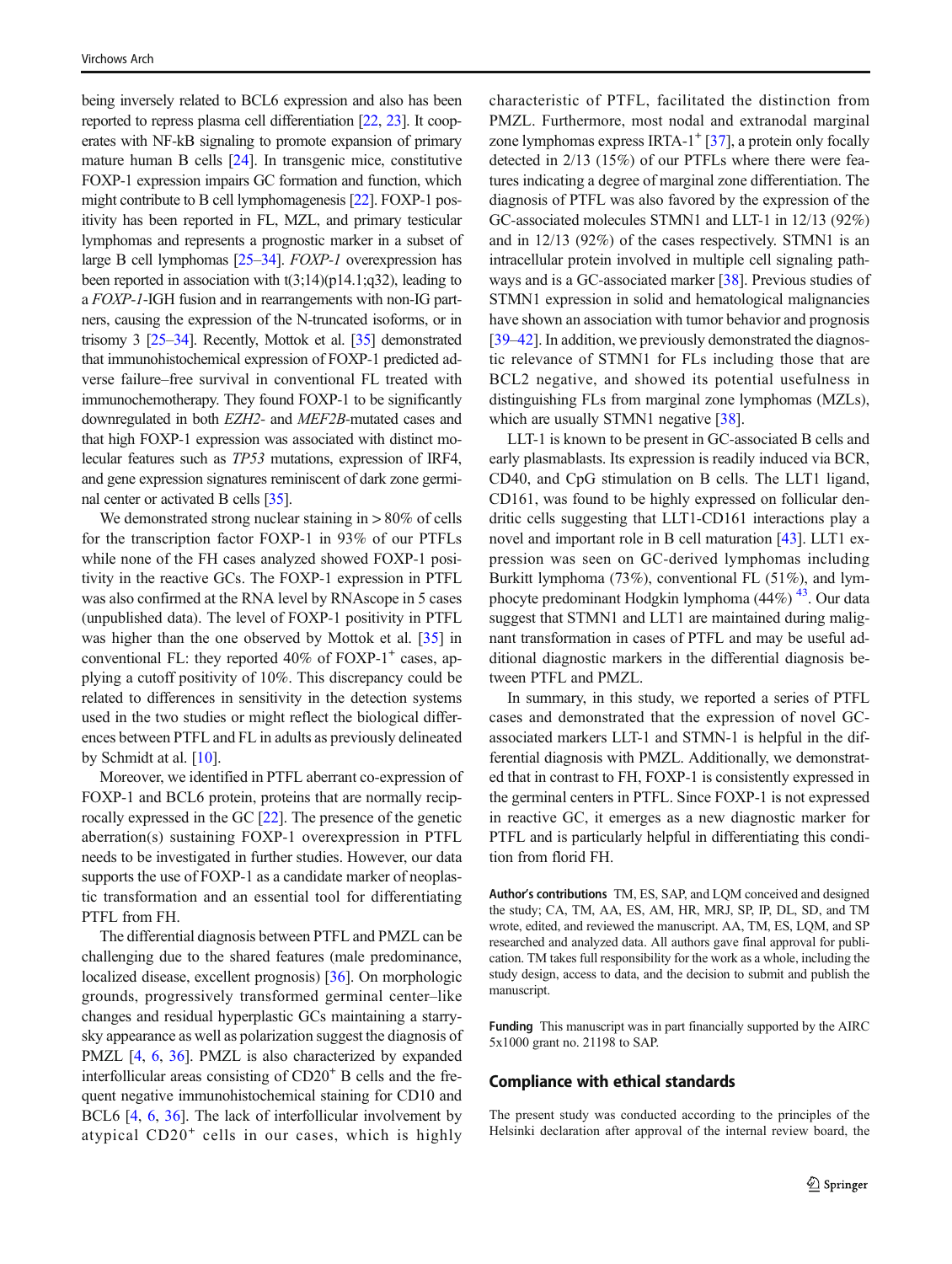<span id="page-7-0"></span>National Research Ethics Service, Research Ethics Committee 4 (REC Reference number 09/H0715/64).

Conflict of interest The authors declare that they have no conflict of interest.

Open Access This article is distributed under the terms of the Creative Commons Attribution 4.0 International License (http:// creativecommons.org/licenses/by/4.0/), which permits unrestricted use, distribution, and reproduction in any medium, provided you give appropriate credit to the original author(s) and the source, provide a link to the Creative Commons license, and indicate if changes were made.

## References

- 1. Jaffe ES, Harris NL, Siebert R et al (2017) Paediatric-type follicular lymphoma. In: Swerdlow SH, Campo E, Harris NL et al (eds) WHO Classification of Tumours of Haematopoietic and Lymphoid Tissues. IARC Press, Lyon, pp 278–279
- 2. Atra A, Meller ST, Stevens RS et al (1998) Conservative management of follicular non-Hodgkin's lymphoma in childhood. Br J Haematol 103:220–223
- 3. Lorsbach RB, Shay-Seymore D, Moore J et al (2002) Clinicopathologic analysis of follicular lymphoma occurring in children. Blood 99:1959–1964
- 4. Swerdlow SH (2004) Paediatric type follicular lymphomas, marginal zone lymphomas, and marginal zone hyperplasia. Am J Clin Pathol (122 Suppl):S98–S109
- 5. Louissaint A Jr, Ackerman AM, Dias-Santagata D et al (2012) Paediatric-type nodal follicular lymphoma: an indolent clonal proliferation in children and adults with high proliferation index and no BCL2 rearrangement. Blood 120:2395–2404
- 6. Liu Q, Salaverria I, Pittaluga S et al (2013) Follicular lymphomas in children and young adults: a comparison of the paediatric type variant with usual follicular lymphoma. Am J Surg Pathol 37: 333–343
- 7. Oschlies I, Salaverria I, Mahn F et al (2010) Paediatric type follicular lymphoma–a clinico-pathological study of a population-based series of patients treated within the non-Hodgkin's lymphoma– Berlin-Frankfurt-Munster (NHL-BFM) multicenter trials. Haematologica 95:253–259
- 8. Quintanilla-Martinez L, Sander B, Chan JK et al (2016) Indolent lymphomas in the paediatric type population: follicular lymphoma, IRF4/MUM1+ lymphoma, nodal marginal zone lymphoma and chronic lymphocytic leukemia. Virchows Arch 468:141–157
- 9. Attarbaschi A, Beishuizen A, Mann G, et al Children and adolescents with follicular lymphoma have an excellent prognosis with either limited chemotherapy or with a "watch and wait" strategy after complete resection. Ann Hematol 2013; 92: 1537–1541
- 10. Schmidt J, Gong S, Marafioti T et al (2016) Genome-wide analysis of pediatric-type follicular lymphoma reveals low genetic complexity and recurrent alterations of TNFRSF14 gene. Blood. 128:1101– 1111
- 11. Louissaint A Jr, Schafernak KT, Geyer JTet al (2016) Pediatric-type nodal follicular lymphoma: a biologically distinct lymphoma with frequent MAPK pathway mutations. Blood. 128:1093–1100
- 12. Schmidt J, Ramis-Zaldivar JE, Nadeu F, et al Mutations of MAP2K1 are frequent in pediatric-type follicular lymphoma and result in ERK pathway activation. Blood. 2017; 130: 323–327
- 13. Pittaluga S, Harris NL, Siebert R et al (2017) Large B-cell lymphoma with IRF4 rearrangement. In: Swerdlow SH, Campo E, Harris

NL et al (eds) WHO Classification of Tumours of Haematopoietic and Lymphoid Tissues. IARC Press, Lyon, pp 280–281

- 14. Pittaluga S, Harris NL, Siebert R et al (2017) IRF4 B-cell lymphoma with IRF4 rearrangment. In: Swerdlow SH, Campo E, Harris NL et al (eds) WHO Classification of Tumours of Haematopoietic and Lymphoid Tissues. IARC Press, Lyon, pp 280–281
- 15. Salaverria I, Philipp C, Oschlies I et al (2011) Translocations activating IRF4 identify a subtype of germinal center-derived B-cell lymphoma affecting predominantly children and young adults. Blood 118:139–147
- 16. Ozawa MG, Bhaduri A, Chisholm KM et al A study of the mutational landscape of pediatric-type follicular lymphoma and pediatric nodal marginal zone lymphoma. Mod Pathol 2016; 29(10):1212– 1220
- 17. Marafioti T, Paterson JC, Ballabio E et al (2008) Novel markers of normal and neoplastic human plasmacytoid dendritic cells. Blood 111:3778–3792
- 18. Hans CP, Weisenburger DD, Greiner TC, et al Confirmation of the molecular classification of diffuse large B-cell lymphoma by immunohistochemistry using a tissue microarray. Blood 2004 Jan 1;103(1):275–282
- 19. Haralambieva E, Banham AH, Bastard C et al (2003) Detection by the fluorescence in situ hybridization technique of MYC translocations in paraffin-embedded lymphoma biopsy samples. Br J Haematol 121:49–56
- 20. Ventura RA, Martin-Subero JI, Jones M et al (2006) FISH analysis for the detection of lymphoma-associated chromosomal abnormalities in routine paraffin-embedded tissue. J Mol Diagn 8:141–151
- 21. Gazzola A, Mannu C, Rossi M et al (2014) The evolution of clonality testing in the diagnosis and monitoring of hematological malignancies. Ther Adv Hematol 5:35–47
- 22. Sagardoy A, Martinez-Ferrandis JI, Roa S et al (2013) Downregulation of FOXP-1 is required during germinal center Bcell function. Blood. 121:4311–4320
- 23. van Keimpema M, Grüneberg LJ, Mokry M et al (2015) The forkhead transcription factor FOXP-1 represses human plasma cell differentiation. Blood. 126:2098–2109
- 24. van Keimpema M, Grüneberg LJ, Mokry M et al (2014) FOXP-1 directly represses transcription of proapoptotic genes and cooperates with NF-κB to promote ssurvival of human B cells. Blood. 124:3431–3440
- 25. Brown P, Marafioti T, Kusec R et al (2005) The FOXP-1 transcription factor is expressed in the majority of follicular lymphomas but is rarely expressed in classical and lymphocyte predominant Hodgkin's lymphoma. J Mol Histol 36:249–256
- 26. Barrans SL, Fenton JA, Banham A, Owen RG, Jack AS (2004) Strong expression of FOXP-1 identifies a distinct subset of diffuse large B-cell lymphoma (DLBCL) patients with poor outcome. Blood. 104:2933–2935
- 27. Banham AH, Connors JM, Brown PJ et al (2005) Expression of the FOXP-1 transcription factor is strongly associated with inferior survival in patients with diffuse large B-cell lymphoma. Clin Cancer Res 11:1065–1072
- 28. Goatly A, Bacon CM, Nakamura S et al (2008) FOXP-1 abnormalities in lymphoma: translocation breakpoint mapping reveals insights into deregulated transcriptional control. Mod Pathol 21: 902–911
- 29. Streubel B, Vinatzer U, Lamprecht A et al (2005) T(3;14)(p14.1;q32) involving IGH and FOXP-1 is a novel recurrent chromosomal aberration in MALT lymphoma. Leukemia. 19: 652–658
- 30. Wlodarska I, Veyt E, de Paepe P et al (2005) FOXP-1, a gene highly expressed in a subset of diffuse large B-cell lymphoma, is recurrently targeted by genomic aberrations. Leukemia 19:1299–1305
- 31. Haralambieva E, Adam P, Ventura R et al (2006) Genetic rearrangement of FOXP-1 is predominantly detected in a subset of diffuse